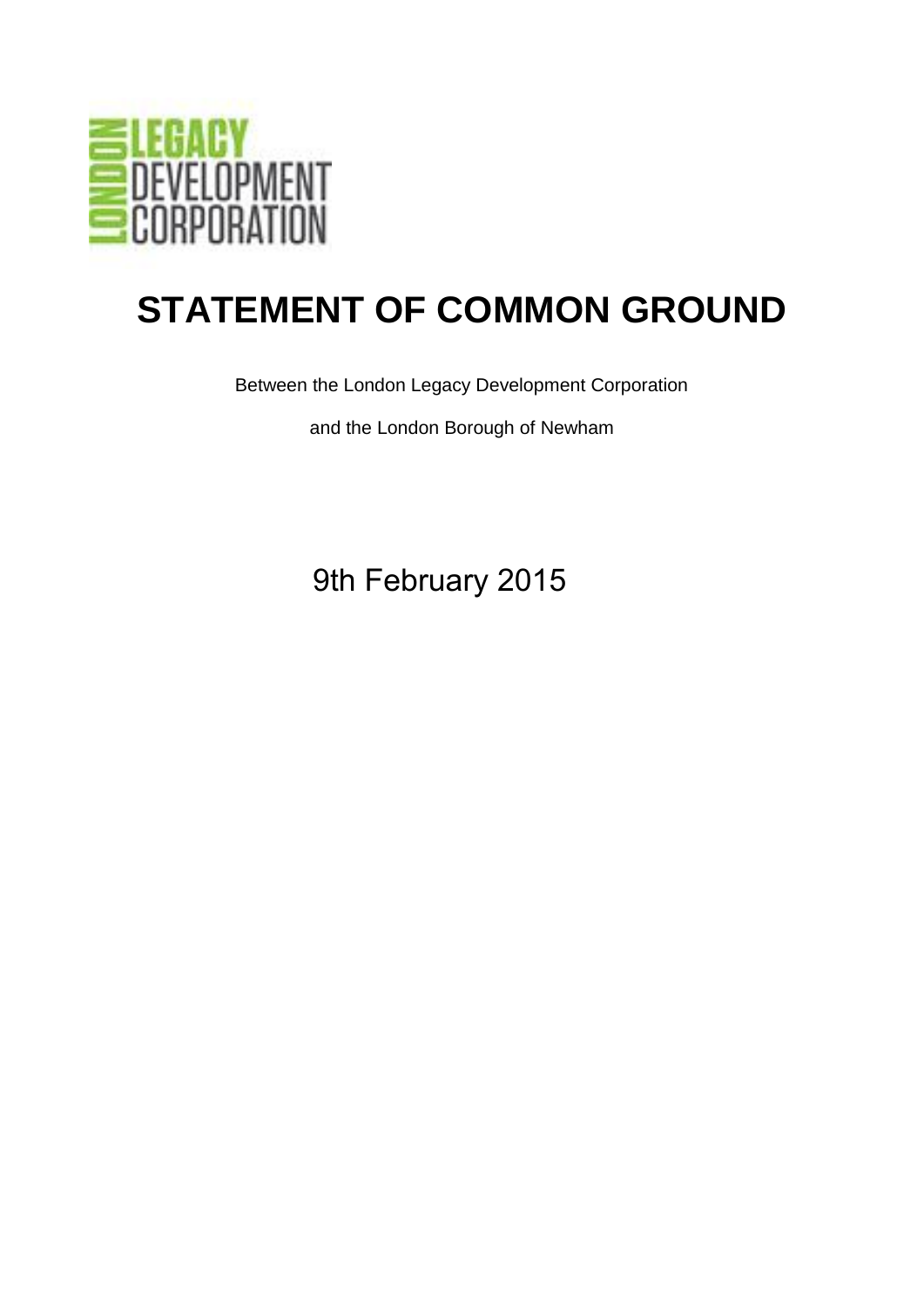**Statement of Common Ground between the London Legacy Development Corporation and London Borough of Newham** 

**Responding to Inspector's questions Matter 1 (3), and Matter 2 (5) (14) (15) and (16) in relation to the duty to cooperate, retail evidence, additional floorspace proposed within the Stratford Metropolitan Centre, assessment of impacts and delivering a coordinated and coherent centre.**

This Statement of Common Ground has been prepared to identify the areas of agreement between London Legacy Development Corporation (LLDC) and the London Borough of Newham (LBN) on retail planning matters raised by the Inspector through the examination of the LLDC Local Plan.

There has been continuing and effective engagement between the Legacy Corporation and the London Borough of Newham (LBN) on matters relating to the Legacy Corporation Local Plan, and the Council's planning policy documents. LLDC and LBN officers attend a monthly Planning Policy Forum (PPF) meeting held at the Legacy Corporation offices where a variety of planning policy matters are discussed. This has been a constructive and effective way at sharing information, facilitating effective engagement, and a forum for joint responses to issues raised through the duty to co-operate.

As well as through on-going information exchange, extensive co-operation has taken place at the PPF meetings on the planning, outcomes and policy responses to the conclusions of the Legacy Corporation's evidence base studies, including the Retail and Leisure Study (RLS). This group discussed the draft and final RLS reports and both parties are therefore content that the RLS is an appropriately sound, up-to-date and credible evidence base on which to base town centre policies. It is noted that its conclusions in relation to Stratford appear consistent with the conclusions set out in the LBN (2010) Retail Study and with LBN's assessment of other documentation supporting the Stratford City planning applications.

With regard to the proportion of new retail floorspace recommended across the Centre within the RLS, the Legacy Corporation has involved LBN fully in the consideration of the appropriate policy response. In addition to discussions at PPF, a dedicated meeting took place on  $10<sup>th</sup>$  March 2014 between LBN and the Legacy Corporation where the draft findings of the study, site availability and the appropriate Local Plan response, given the town centre falls within both LPAs were discussed. It was agreed that the amount of retail floorspace apportioned to Stratford was appropriate in relation to the centre hierarchies of both local planning authorities, and that the additional floorspace should be directed towards the east of the Metropolitan Centre, much of which falls within the London Borough of Newham's planning authority area, where it will support the development of a more cohesive and attractive centre. Thus the Local Plan approach and the wording within the Local Plan i.e. the floorspace proposed to the east of the whole of the Metropolitan Centre within the Plan period have been agreed.

Both parties are satisfied that the town centre development proposed with the Legacy Corporation's Local Plan is appropriate to its current Metropolitan Centre designation within the Further Alterations to the London Plan, as well as supports the potential for the centre to become an international centre in the future. The form of development proposed within the Local Plan aligns with the planning strategy within the LBN's adopted Core Strategy (2012) and the evidence base supporting town centre boundary review which is currently out for consultation until 27<sup>th</sup> February (see [www.newham.gov.uk/planningpolicy](http://www.newham.gov.uk/planningpolicy)). As such it exemplifies cross-boundary policy integration.